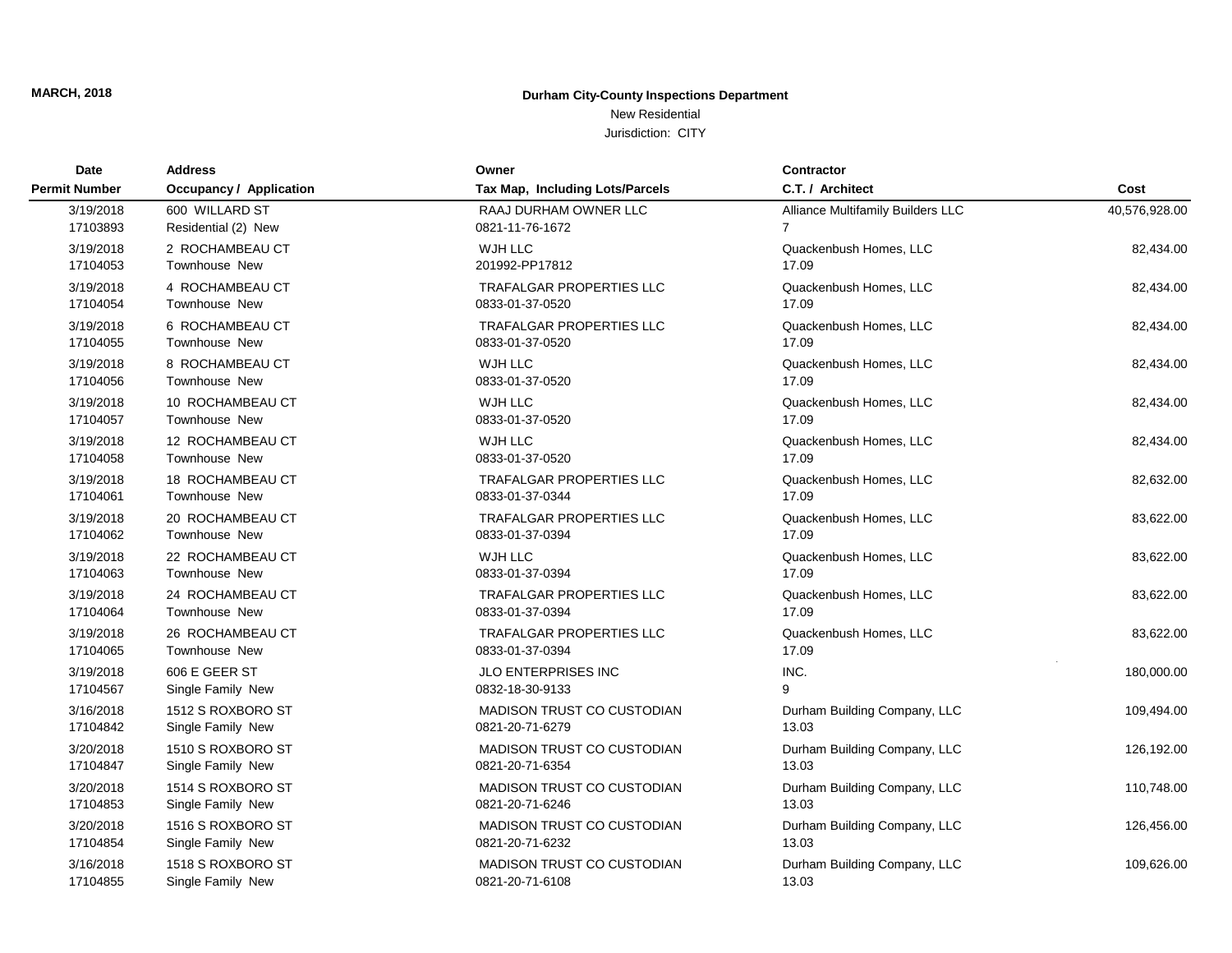# New Residential

| Date          | <b>Address</b>          | Owner                           | <b>Contractor</b>            |            |
|---------------|-------------------------|---------------------------------|------------------------------|------------|
| Permit Number | Occupancy / Application | Tax Map, Including Lots/Parcels | C.T. / Architect             | Cost       |
| 3/14/2018     | 2808 W MAIN ST          | DURHAM BUILDING COMPANY LLC     | Durham Building Company, LLC | 126,456.00 |
| 17105170      | Single Family New       | 0822-13-03-0044                 | 4.02                         |            |
| 3/14/2018     | <b>2810 W MAIN ST</b>   | DURHAM BUILDING COMPANY LLC     | Durham Building Company, LLC | 109,626.00 |
| 17105171      | Single Family New       | 0822-13-03-0029                 | 4.02                         |            |
| 3/14/2018     | 2812 W MAIN ST          | DURHAM BUILDING COMPANY LLC     | Durham Building Company, LLC | 126,456.00 |
| 17105172      | Single Family New       | 0822-13-03-0113                 | 4.02                         |            |
| 3/8/2018      | 2209 CHARLES ST         | <b>GOOCH CHERYL D</b>           | Mattocks, Steve Nash         | 88,000.00  |
| 17105205      | Single Family New       | 0820-10-36-0529                 | 20.09                        |            |
| 3/13/2018     | 1711 SOUTH ST           | <b>KANSTRUCTION INC</b>         | CNS BUILDERS, INC.           | 198,000.00 |
| 17105229      | Single Family New       | 0821-19-70-1270                 | 13.03                        |            |
| 3/14/2018     | 215 W DELAFIELD AVE     | PEGASUS LAND CO LLC             | PEGASUS LAND CO., LLC        | 220,704.00 |
| 17105246      | Single Family New       | 0832-05-19-2699                 | 1.01                         |            |
| 3/20/2018     | 1405 PULITZER LN        | ALFC-PAGE ROAD LLC              | AVH CAROLINAS, LLC.          | 170,148.00 |
| 18100037      | Single Family New       | 0758-03-12-5440                 | 20.14                        |            |
| 3/5/2018      | 1702 BIVINS ST          | PERRY DALE W                    | Mangrum Building, LLC        | 212,784.00 |
| 18100058      | Single Family New       | 0821-14-23-8427                 | 6                            |            |
| 3/5/2018      | 1908 EDGERTON DR        | <b>BARRON LAURA MARTINEZ</b>    | <b>Laura Martinez</b>        | 248,556.00 |
| 18100059      | Single Family New       | 0830-04-62-7036                 | 20.14                        |            |
| 3/15/2018     | 34 GRANDWOOD CIR        | TREYBURN PROJECT LLC            | Dilbagh Singh Rathie         | 200,000.00 |
| 18100087      | Townhouse New           | 0846-03-22-4953                 | 21                           |            |
| 3/15/2018     | 36 GRANDWOOD CIR        | <b>TREYBURN PROJECT LLC</b>     | Dilbagh Singh Rathie         | 200,000.00 |
| 18100088      | Townhouse New           | 0846-03-22-5905                 | 21                           |            |
| 3/15/2018     | 38 GRANDWOOD CIR        | TREYBURN PROJECT LLC            | Dilbagh Singh Rathie         | 200,000.00 |
| 18100089      | Townhouse New           | 0846-03-22-5958                 | 21                           |            |
| 3/15/2018     | 40 GRANDWOOD CIR        | TREYBURN PROJECT LLC            | <b>GARMAN HOMES, LLC</b>     | 200,000.00 |
| 18100090      | Townhouse New           | 0846-03-23-5083                 | 21                           |            |
| 3/26/2018     | 2114 E MAIN ST          | MCKINNEY HOME RENOVATION AND    | INC.                         | 147,774.00 |
| 18100094      | Single Family New       | 0831-15-63-4679                 | 10.01                        |            |
| 3/26/2018     | <b>2112 E MAIN ST</b>   | MCKINNEY HOME RENOVATION AND    | INC.                         | 147,774.00 |
| 18100095      | Single Family New       | 0831-15-63-4619                 | 10.01                        |            |
| 3/8/2018      | 2 COLBURY CT            | TOLL NC LP                      | TOLL BROTHERS OF NC II, INC. | 310,794.00 |
| 18100122      | Single Family New       | 0717-02-55-7842                 | 20.12                        |            |
| 3/26/2018     | 1102 GURLEY ST          | THAYER INVESTMENTS INC          | Thayer Homes, Inc.           | 166,000.00 |
| 18100135      | Single Family New       | 0831-05-19-9378                 | 9                            |            |
| 3/9/2018      | 1401 SOUTHPOINT TRL     | CALATLANTIC GROUP INC           | CALATLANTIC GROUP, INC.      | 187,836.00 |
| 18100139      | <b>Townhouse New</b>    | 0717-01-28-3732                 | 20.20                        |            |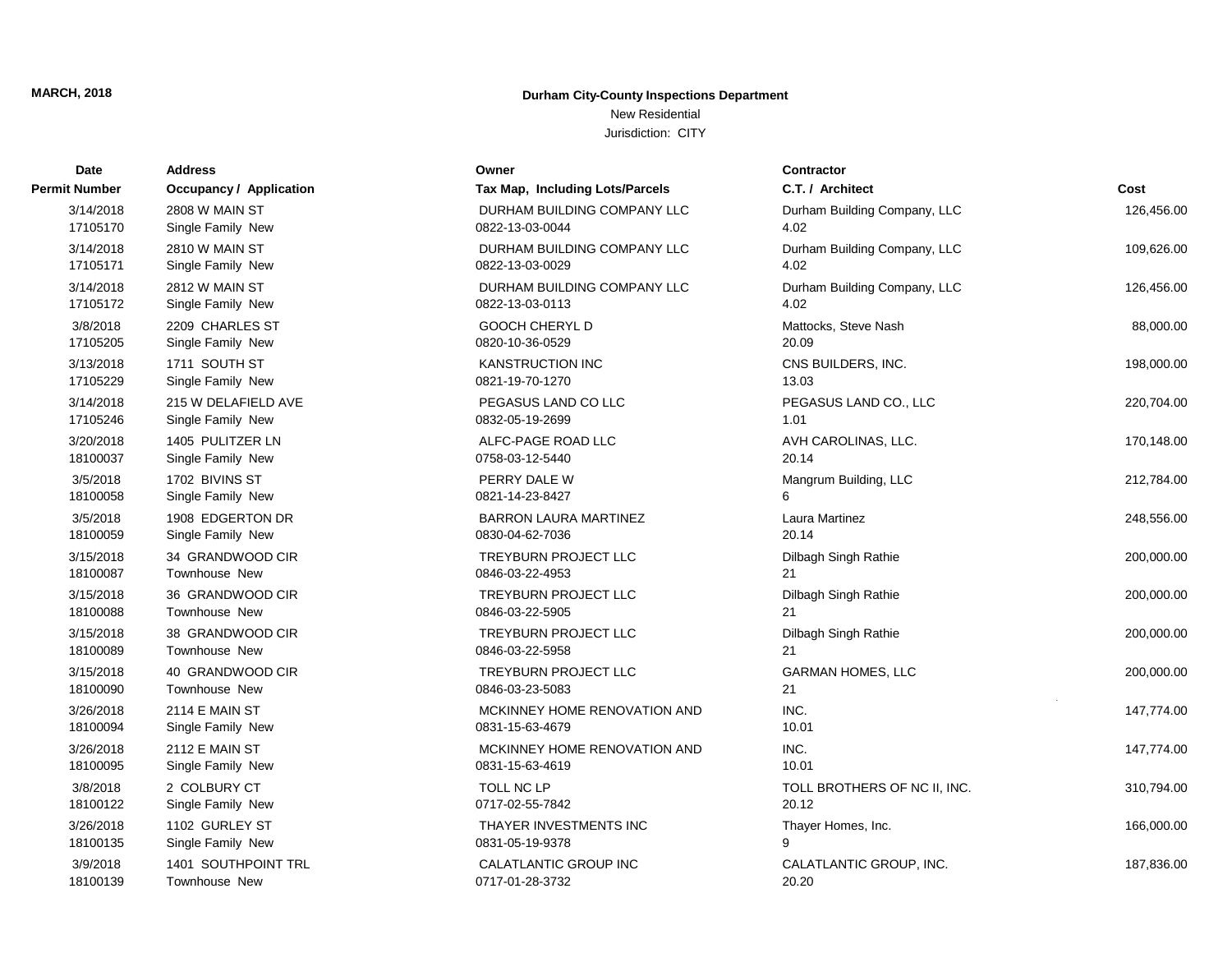# New Residential

| Date          | <b>Address</b>                 | Owner                           | <b>Contractor</b>                     |            |
|---------------|--------------------------------|---------------------------------|---------------------------------------|------------|
| Permit Number | <b>Occupancy / Application</b> | Tax Map, Including Lots/Parcels | C.T. / Architect                      | Cost       |
| 3/9/2018      | 1403 SOUTHPOINT TRL            | CALATLANTIC GROUP INC           | CALATLANTIC GROUP, INC.               | 155,958.00 |
| 18100140      | <b>Townhouse New</b>           | 0717-01-28-3702                 | 20.20                                 |            |
| 3/9/2018      | 1405 SOUTHPOINT TRL            | CALATLANTIC GROUP INC           | CALATLANTIC GROUP, INC.               | 158,862.00 |
| 18100141      | <b>Townhouse New</b>           | 0717-01-28-2782                 | 20.20                                 |            |
| 3/9/2018      | 1407 SOUTHPOINT TRL            | CALATLANTIC GROUP INC           | CALATLANTIC GROUP, INC.               | 181,302.00 |
| 18100142      | Townhouse New                  | 0717-01-28-2752                 | 20.20                                 |            |
| 3/7/2018      | 2011 MAGNOLIA TREE LN          | MUNGO HOMES OF NORTH CAROLINA   | Mungo Homes of North Carolina, Inc.   | 153,117.00 |
| 18100277      | Single Family New              | 0830-04-60-7622                 | 20.27                                 |            |
| 3/5/2018      | 2206 MAGNOLIA TREE LN          | MUNGO HOMES OF NORTH CAROLINA   | Mungo Homes of North Carolina, Inc.   | 161,634.00 |
| 18100278      | Single Family New              | 0830-04-61-5131                 | 20.27                                 |            |
| 3/6/2018      | 823 ATTICUS WAY                | AVH BETHPAGE LLC                | AVH CAROLINAS, LLC.                   | 167,838.00 |
| 18100329      | Single Family New              | 0758-03-03-4881                 | 20.28                                 |            |
| 3/5/2018      | 1507 CAPSTONE DR               | MERITAGE HOMES OF THE           | Meritage Homes of the Carolinas, Inc. | 290,598.00 |
| 18100388      | Single Family New              | 0717-04-71-0622                 | 20.12                                 |            |
| 3/5/2018      | 335 ACORN HOLLOW PL            | M/I HOMES OF RALEIGH LLC        | M/I HOMES OF RALEIGH LLC              | 178,992.00 |
| 18100404      | <b>Townhouse New</b>           | 0769-04-51-1845                 | 19                                    |            |
| 3/5/2018      | 337 ACORN HOLLOW PL            | M/I HOMES OF RALEIGH LLC        | M/I HOMES OF RALEIGH LLC              | 159,786.00 |
| 18100405      | <b>Townhouse New</b>           | 0769-04-51-1849                 | 19                                    |            |
| 3/5/2018      | 339 ACORN HOLLOW PL            | M/I HOMES OF RALEIGH LLC        | M/I HOMES OF RALEIGH LLC              | 170,148.00 |
| 18100406      | Townhouse New                  | 0769-04-51-1942                 | 19                                    |            |
| 3/5/2018      | 341 ACORN HOLLOW PL            | M/I HOMES OF RALEIGH LLC        | M/I HOMES OF RALEIGH LLC              | 159,786.00 |
| 18100407      | Townhouse New                  | 0769-04-51-1944                 | 19                                    |            |
| 3/5/2018      | 343 ACORN HOLLOW PL            | M/I HOMES OF RALEIGH LLC        | M/I HOMES OF RALEIGH LLC              | 179,718.00 |
| 18100408      | Townhouse New                  | 0769-04-51-1948                 | 19                                    |            |
| 3/19/2018     | 1019 VESPER CT                 | EPCON ANDREWS CHAPEL LLC        | EPCON COMMUNITIES CAROLINAS LLC       | 183,480.00 |
| 18100429      | Single Family New              | 0769-04-64-6633                 | 19.00                                 |            |
| 3/23/2018     | 1019 RESTORATION DR            | EPCON ANDREWS CHAPEL LLC        | EPCON COMMUNITIES CAROLINAS LLC       | 161,238.00 |
| 18100430      | Single Family New              | 0769-04-54-9545                 | 19.00                                 |            |
| 3/23/2018     | 1003 RESTORATION DR            | EPCON ANDREWS CHAPEL LLC        | EPCON COMMUNITIES CAROLINAS LLC       | 230,670.00 |
| 18100431      | Single Family New              | 0769-04-64-1106                 | 19.00                                 |            |
| 3/23/2018     | 1009 RESTORATION DR            | EPCON ANDREWS CHAPEL LLC        | EPCON COMMUNITIES CAROLINAS LLC       | 187,044.00 |
| 18100432      | Single Family New              | 0769-04-64-0229                 | 19.00                                 |            |
| 3/21/2018     | 1005 VESPER CT                 | EPCON ANDREWS CHAPEL LLC        | EPCON COMMUNITIES CAROLINAS LLC       | 223,014.00 |
| 18100433      | Single Family New              | 0769-04-64-3480                 | 19.00                                 |            |
| 3/1/2018      | 1049 LACEFLOWER DR             | PULTE HOME COMPANY LLC          | Pulte Home Company, LLC               | 130,000.00 |
| 18100434      | Townhouse New                  | 0728-03-44-8581                 | 20.14                                 |            |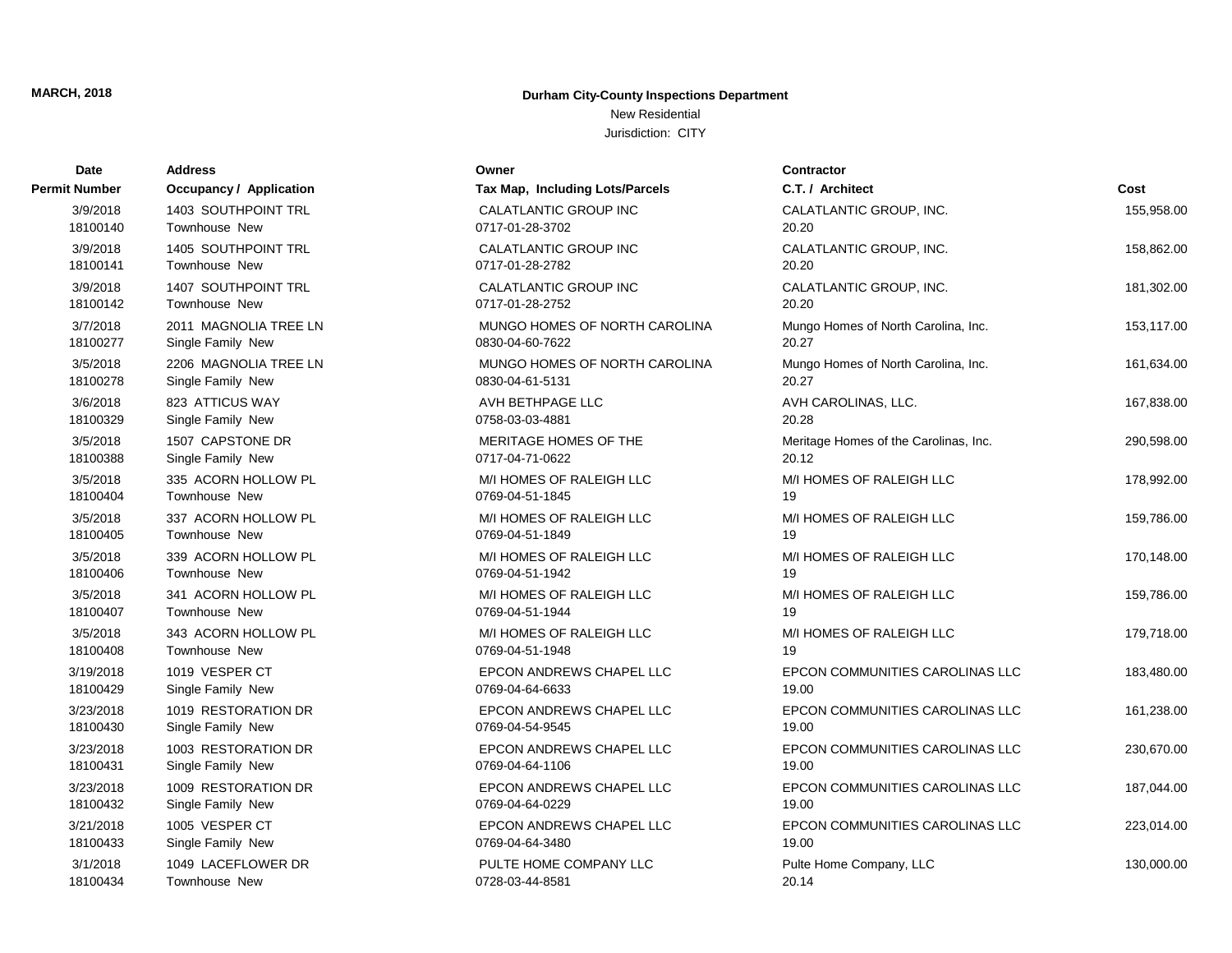# New Residential

| <b>Date</b>           | Address                               | Owner                                     | <b>Contractor</b>                         |            |
|-----------------------|---------------------------------------|-------------------------------------------|-------------------------------------------|------------|
| Permit Number         | <b>Occupancy / Application</b>        | Tax Map, Including Lots/Parcels           | C.T. / Architect                          | Cost       |
| 3/1/2018              | 1051 LACEFLOWER DR                    | PULTE HOME COMPANY LLC                    | Pulte Home Company, LLC                   | 130,000.00 |
| 18100435              | Townhouse New                         | 0728-03-44-8552                           | 20.14                                     |            |
| 3/1/2018              | 1053 LACEFLOWER DR                    | PULTE HOME COMPANY LLC                    | Pulte Home Company, LLC                   | 130,000.00 |
| 18100436              | Townhouse New                         | 0728-03-44-8533                           | 20.14                                     |            |
| 3/1/2018              | 1055 LACEFLOWER DR                    | PULTE HOME COMPANY LLC                    | Pulte Home Company, LLC                   | 130,000.00 |
| 18100437              | Townhouse New                         | 0728-03-44-8514                           | 20.14                                     |            |
| 3/1/2018              | 1057 LACEFLOWER DR                    | PULTE HOME COMPANY LLC                    | Pulte Home Company, LLC                   | 130,000.00 |
| 18100438              | Townhouse New                         | 0728-03-44-7594                           | 20.14                                     |            |
| 3/1/2018              | 1059 LACEFLOWER DR                    | PULTE HOME COMPANY LLC                    | Pulte Home Company, LLC                   | 130,000.00 |
| 18100439              | Townhouse New                         | 0728-03-44-7565                           | 20.14                                     |            |
| 3/12/2018             | 1307 SOUTH ST                         | THAYER INVESTMENTS INC                    | Thayer Homes, Inc.                        | 159,120.00 |
| 18100446              | Single Family New                     | 0821-20-71-6952                           | 13.01                                     |            |
| 3/12/2018             | 1506 SOUTH ST                         | THAYER INVESTMENTS INC                    | Thayer Homes, Inc.                        | 123,354.00 |
| 18100449              | Single Family New                     | 0821-19-71-1275                           | 13.03                                     |            |
| 3/2/2018              | 1044 LACEFLOWER DR                    | PULTE HOME COMPANY LLC                    | Pulte Home Company, LLC                   | 130,000.00 |
| 18100450              | Townhouse New                         | 0728-03-44-9663                           | 20.14                                     |            |
| 3/2/2018              | 1046 LACEFLOWER DR                    | PULTE HOME COMPANY LLC                    | Pulte Home Company, LLC                   | 130,000.00 |
| 18100451              | Townhouse New                         | 0728-03-44-9634                           | 20.14                                     |            |
| 3/2/2018              | 1048 LACEFLOWER DR                    | PULTE HOME COMPANY LLC                    | Pulte Home Company, LLC                   | 130,000.00 |
| 18100452              | Townhouse New                         | 0728-03-44-9615                           | 20.14                                     |            |
| 3/2/2018              | 1050 LACEFLOWER DR                    | PULTE HOME COMPANY LLC                    | Pulte Home Company, LLC                   | 130,000.00 |
| 18100453              | Townhouse New                         | 0728-03-44-8695                           | 20.14                                     |            |
| 3/2/2018              | 1052 LACEFLOWER DR                    | PULTE HOME COMPANY LLC                    | Pulte Home Company, LLC                   | 130,000.00 |
| 18100454              | <b>Townhouse New</b>                  | 0728-03-44-8676                           | 20.14                                     |            |
| 3/23/2018             | 105 E ENTERPRISE ST                   | <b>TOMPKINS JEFF</b>                      | Thayer Homes, Inc.                        | 169,360.00 |
| 18100456              | Single Family New                     | 0821-16-83-2084                           | 12.01                                     |            |
| 3/7/2018              | 1018 BRIAR ROSE LN                    | <b>VK MAGNOLIA LLC</b>                    | Ryan Homes and/or NV Homes NVR, Inc., T/A | 154,836.00 |
| 18100458              | Single Family New                     | 0833-01-39-2356                           | 17.09                                     |            |
| 3/29/2018             | 1020 BRIAR ROSE LN                    | <b>VK MAGNOLIA LLC</b>                    | Ryan Homes and/or NV Homes NVR, Inc., T/A | 111,936.00 |
| 18100459              | Single Family New                     | 0833-01-39-3327                           | 17.09                                     |            |
| 3/19/2018<br>18100472 | 1314 ARNETTE AVE<br>Single Family New | MCKENNEY CULLEN GEORGE<br>0821-15-53-1879 | David Arthur                              | 300,000.00 |
| 3/12/2018             | 874 SARATOGA DR                       | <b>TRAFALGAR PROPERTIES LLC</b>           | Quackenbush Homes, LLC                    | 83,622.00  |
| 18100485              | <b>Townhouse New</b>                  | 0833-01-47-2591                           | 17.09                                     |            |
| 3/12/2018             | 876 SARATOGA DR                       | <b>TRAFALGAR PROPERTIES LLC</b>           | Quackenbush Homes, LLC                    | 83,622.00  |
| 18100486              | Townhouse New                         | 0833-01-47-2591                           | 17.09                                     |            |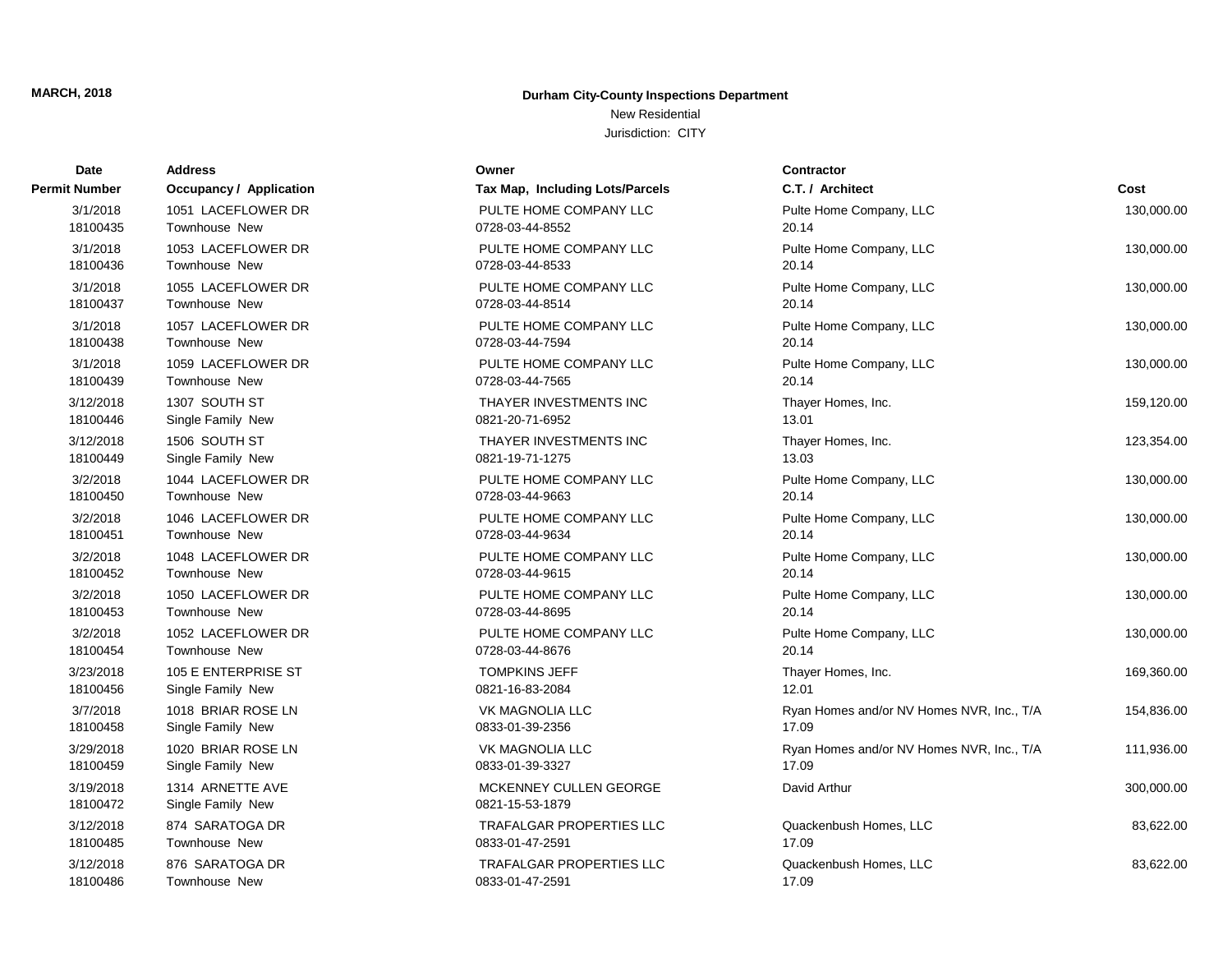# New Residential

| Date          | <b>Address</b>          | Owner                              | Contractor                            |            |
|---------------|-------------------------|------------------------------------|---------------------------------------|------------|
| Permit Number | Occupancy / Application | Tax Map, Including Lots/Parcels    | C.T. / Architect                      | Cost       |
| 3/12/2018     | 878 SARATOGA DR         | <b>TRAFALGAR PROPERTIES LLC</b>    | Quackenbush Homes, LLC                | 83,622.00  |
| 18100487      | Townhouse New           | 0833-01-47-2591                    | 17.09                                 |            |
| 3/12/2018     | 880 SARATOGA DR         | <b>TRAFALGAR PROPERTIES LLC</b>    | Quackenbush Homes, LLC                | 83,622.00  |
| 18100488      | <b>Townhouse New</b>    | 0833-01-47-2591                    | 17.09                                 |            |
| 3/12/2018     | 882 SARATOGA DR         | <b>TRAFALGAR PROPERTIES LLC</b>    | Quackenbush Homes, LLC                | 83,622.00  |
| 18100489      | Townhouse New           | 0833-01-47-3504                    | 17.09                                 |            |
| 3/12/2018     | 884 SARATOGA DR         | <b>TRAFALGAR PROPERTIES LLC</b>    | Quackenbush Homes, LLC                | 83,622.00  |
| 18100490      | <b>Townhouse New</b>    | 0833-01-47-2591                    | 17.09                                 |            |
| 3/12/2018     | 888 SARATOGA DR         | <b>TRAFALGAR PROPERTIES LLC</b>    | Quackenbush Homes, LLC                | 83,622.00  |
| 18100491      | <b>Townhouse New</b>    | 0833-01-47-2677                    | 17.09                                 |            |
| 3/12/2018     | 890 SARATOGA DR         | <b>TRAFALGAR PROPERTIES LLC</b>    | Quackenbush Homes, LLC                | 83,622.00  |
| 18100492      | <b>Townhouse New</b>    | 0833-01-47-2677                    | 17.09                                 |            |
| 3/12/2018     | 892 SARATOGA DR         | <b>TRAFALGAR PROPERTIES LLC</b>    | Quackenbush Homes, LLC                | 83,622.00  |
| 18100493      | Townhouse New           | 0833-01-47-2677                    | 17.09                                 |            |
| 3/12/2018     | 894 SARATOGA DR         | <b>TRAFALGAR PROPERTIES LLC</b>    | Quackenbush Homes, LLC                | 83,622.00  |
| 18100494      | Townhouse New           | 0833-01-47-2677                    | 17.09                                 |            |
| 3/12/2018     | 896 SARATOGA DR         | <b>TRAFALGAR PROPERTIES LLC</b>    | Quackenbush Homes, LLC                | 83,622.00  |
| 18100495      | <b>Townhouse New</b>    | 0833-01-47-2677                    | 17.09                                 |            |
| 3/1/2018      | 106 EASTERN TEAL DR     | ELD CARDINAL OAKS LLC              | Level Carolina Homes, LLC             | 143,022.00 |
| 18100514      | Single Family New       | 0852-02-55-1392                    | 18.04                                 |            |
| 3/23/2018     | 1106 HAVENWOOD LN       | EPCON ANDREWS CHAPEL LLC           | EPCON COMMUNITIES CAROLINAS LLC       | 174,042.00 |
| 18100519      | Single Family New       | 0769-04-64-2259                    | 19.00                                 |            |
| 3/19/2018     | 935 LIPPINCOTT RD       | ELLIS ROAD RESIDENTIAL LP          | Meritage Homes of the Carolinas, Inc. | 227,502.00 |
| 18100526      | Single Family New       | 0749-01-19-7406                    | 18.09                                 |            |
| 3/7/2018      | 131 ZANTE CURRANT RD    | <b>BALD EAGLE LAND DEVELOPMENT</b> | JORDAN'S CONSTRUCTION, INC.           | 128,304.00 |
| 18100534      | <b>Townhouse New</b>    | 0739-02-78-8815                    | 20.27                                 |            |
| 3/7/2018      | 129 ZANTE CURRANT RD    | <b>BALD EAGLE LAND DEVELOPMENT</b> | JORDAN'S CONSTRUCTION, INC.           | 150,744.00 |
| 18100535      | <b>Townhouse New</b>    | 0739-02-78-8812                    | 20.27                                 |            |
| 3/7/2018      | 127 ZANTE CURRANT RD    | <b>BALD EAGLE LAND DEVELOPMENT</b> | JORDAN'S CONSTRUCTION, INC.           | 150,744.00 |
| 18100536      | <b>Townhouse New</b>    | 0739-02-78-8729                    | 20.27                                 |            |
| 3/7/2018      | 125 ZANTE CURRANT RD    | <b>BALD EAGLE LAND DEVELOPMENT</b> | JORDAN'S CONSTRUCTION, INC.           | 151,140.00 |
| 18100537      | Townhouse New           | 0739-02-78-8726                    | 20.27                                 |            |
| 3/7/2018      | 123 ZANTE CURRANT RD    | <b>BALD EAGLE LAND DEVELOPMENT</b> | JORDAN'S CONSTRUCTION, INC.           | 151,140.00 |
| 18100538      | Townhouse New           | 0739-02-78-8724                    | 20.27                                 |            |
| 3/7/2018      | 121 ZANTE CURRANT RD    | <b>BALD EAGLE LAND DEVELOPMENT</b> | JORDAN'S CONSTRUCTION, INC.           | 133,518.00 |
| 18100539      | Townhouse New           | 0739-02-78-8732                    | 20.27                                 |            |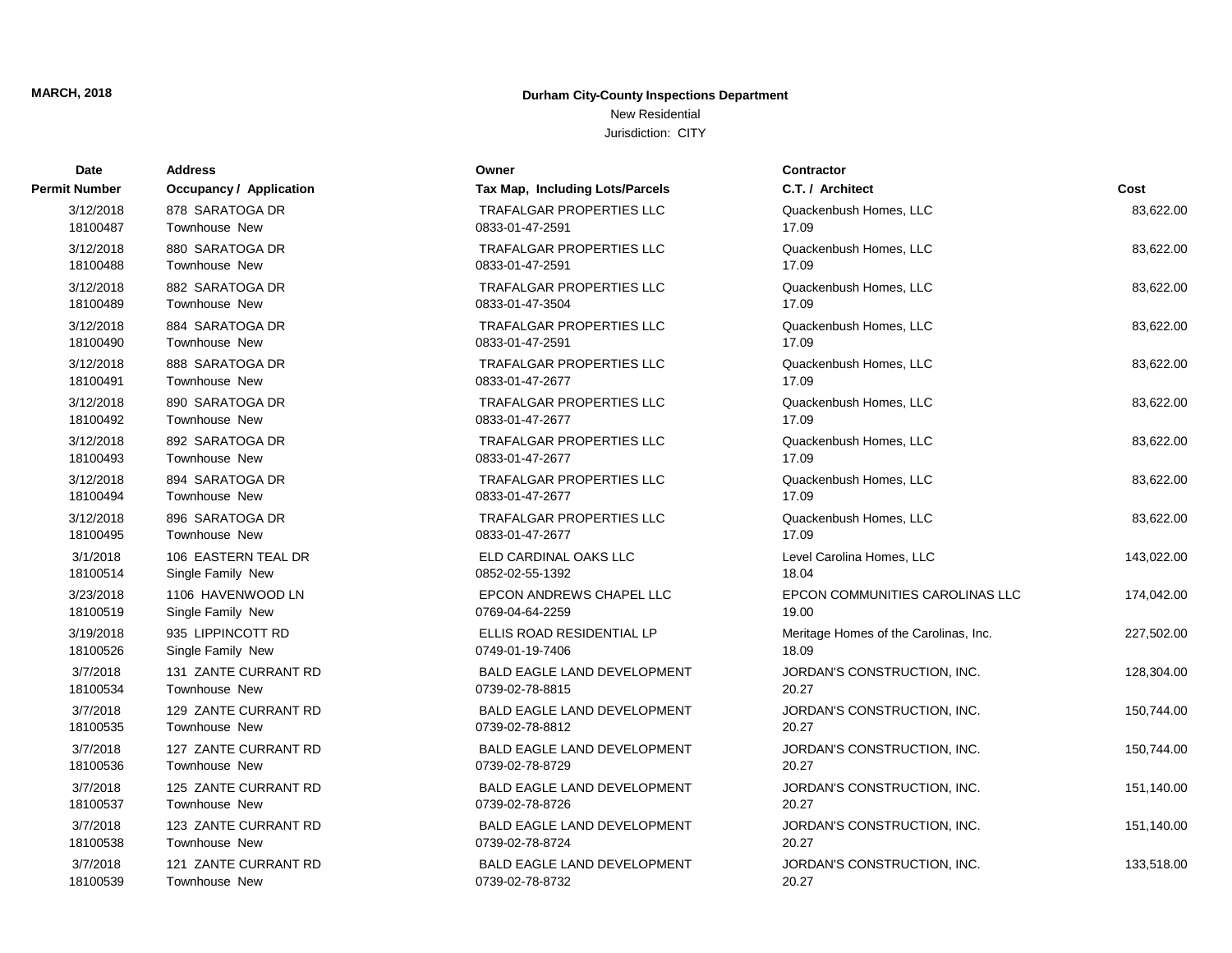# New Residential

| Date          | <b>Address</b>          | Owner                              | <b>Contractor</b>                             |            |
|---------------|-------------------------|------------------------------------|-----------------------------------------------|------------|
| Permit Number | Occupancy / Application | Tax Map, Including Lots/Parcels    | C.T. / Architect                              | Cost       |
| 3/7/2018      | 119 ZANTE CURRANT RD    | <b>BALD EAGLE LAND DEVELOPMENT</b> | JORDAN'S CONSTRUCTION, INC.                   | 133,518.00 |
| 18100540      | <b>Townhouse New</b>    | 0739-02-78-8639                    | 20.27                                         |            |
| 3/7/2018      | 117 ZANTE CURRANT RD    | <b>BALD EAGLE LAND DEVELOPMENT</b> | JORDAN'S CONSTRUCTION, INC.                   | 128,304.00 |
| 18100541      | Townhouse New           | 0739-02-78-8636                    | 20.27                                         |            |
| 3/29/2018     | 2814 ELGIN ST           | <b>LANG ANITA FISHER</b>           | Kelly Builder, Jay M. - Jay Morgan Kelly, T/A | 213,800.00 |
| 18100543      | Single Family New       | 0832-05-08-9930                    | 000102                                        |            |
| 3/12/2018     | 1211 LOTUS LILLY DR     | MERITAGE HOMES OF THE              | Meritage Homes of the Carolinas, Inc.         | 168,300.00 |
| 18100622      | Townhouse New           | 0728-04-53-2621                    | 20.13                                         |            |
| 3/12/2018     | 1213 LOTUS LILLY DR     | MERITAGE HOMES OF THE              | Meritage Homes of the Carolinas, Inc.         | 131,760.00 |
| 18100623      | Townhouse New           | 0728-04-53-2518                    | 20.13                                         |            |
| 3/12/2018     | 1215 LOTUS LILLY DR     | MERITAGE HOMES OF THE              | Meritage Homes of the Carolinas, Inc.         | 214,632.80 |
| 18100624      | Townhouse New           | 0728-04-53-2504                    | 20.13                                         |            |
| 3/8/2018      | 110 SAILFISH CT         | PULTE HOME COMPANY LLC             | Pulte Home Company, LLC                       | 170,214.00 |
| 18100633      | Single Family New       | 0769-01-16-1774                    | 19.00                                         |            |
| 3/2/2018      | 1022 BIG SPRING CIR     | MREC LEVEL BRIGHTLEAF SPRING       | Level Carolina Homes, LLC                     | 295,812.00 |
| 18100634      | Single Family New       | 0850-04-82-0925                    | 18.08                                         |            |
| 3/2/2018      | 3333 PROSPECT PKWY      | MREC LEVEL BRIGHTLEAF SPRING       | Level Carolina Homes, LLC                     | 235,026.00 |
| 18100635      | Single Family New       | 0850-04-72-3527                    | 18.08                                         |            |
| 3/2/2018      | 1211 SAN ANTONIO BLVD   | MREC LEVEL BRIGHTLEAF SPRING       | Level Carolina Homes, LLC                     | 235,026.00 |
| 18100636      | Single Family New       | 0850-04-72-7702                    | 18.08                                         |            |
| 3/8/2018      | 206 SAILFISH CT         | PULTE HOME COMPANY LLC             | Pulte Home Company, LLC                       | 240,000.00 |
| 18100637      | Single Family New       | 0769-01-16-6725                    | 19.00                                         |            |
| 3/27/2018     | 112 CROSS COUNTRY WAY   | <b>WBTH LLC</b>                    | Ryan Homes and/or NV Homes NVR, Inc., T/A     | 154,770.00 |
| 18100652      | Townhouse New           | 0758-01-27-1368                    | 20.14                                         |            |
| 3/27/2018     | 114 CROSS COUNTRY WAY   | <b>WBTH LLC</b>                    | Ryan Homes and/or NV Homes NVR, Inc., T/A     | 184,470.00 |
| 18100653      | Townhouse New           | 0758-01-27-1461                    | 20.14                                         |            |
| 3/27/2018     | 116 CROSS COUNTRY WAY   | <b>WBTH LLC</b>                    | Ryan Homes and/or NV Homes NVR, Inc., T/A     | 183,216.00 |
| 18100654      | Townhouse New           | 0758-01-27-1463                    | 20.14                                         |            |
| 3/27/2018     | 118 CROSS COUNTRY WAY   | <b>WBTH LLC</b>                    | Ryan Homes and/or NV Homes NVR, Inc., T/A     | 180,246.00 |
| 18100655      | Townhouse New           | 0758-01-27-1465                    | 20.14                                         |            |
| 3/27/2018     | 120 CROSS COUNTRY WAY   | <b>WBTH LLC</b>                    | Ryan Homes and/or NV Homes NVR, Inc., T/A     | 154,770.00 |
| 18100656      | <b>Townhouse New</b>    | 0758-01-27-1468                    | 20.14                                         |            |
| 3/26/2018     | 6208 TREYBURN POINT DR  | <b>STRESING BRITTANY</b>           | KRICHCO CONSTRUCTION, INC.                    | 730,191.40 |
| 18100657      | Single Family New       | 0835-02-68-5247                    | 16.01                                         |            |
| 3/9/2018      | 1410 SOUTHPOINT TRL     | <b>CALATLANTIC GROUP INC</b>       | CALATLANTIC GROUP, INC.                       | 182,490.00 |
| 18100658      | Townhouse New           | 0717-01-28-1887                    | 20.20                                         |            |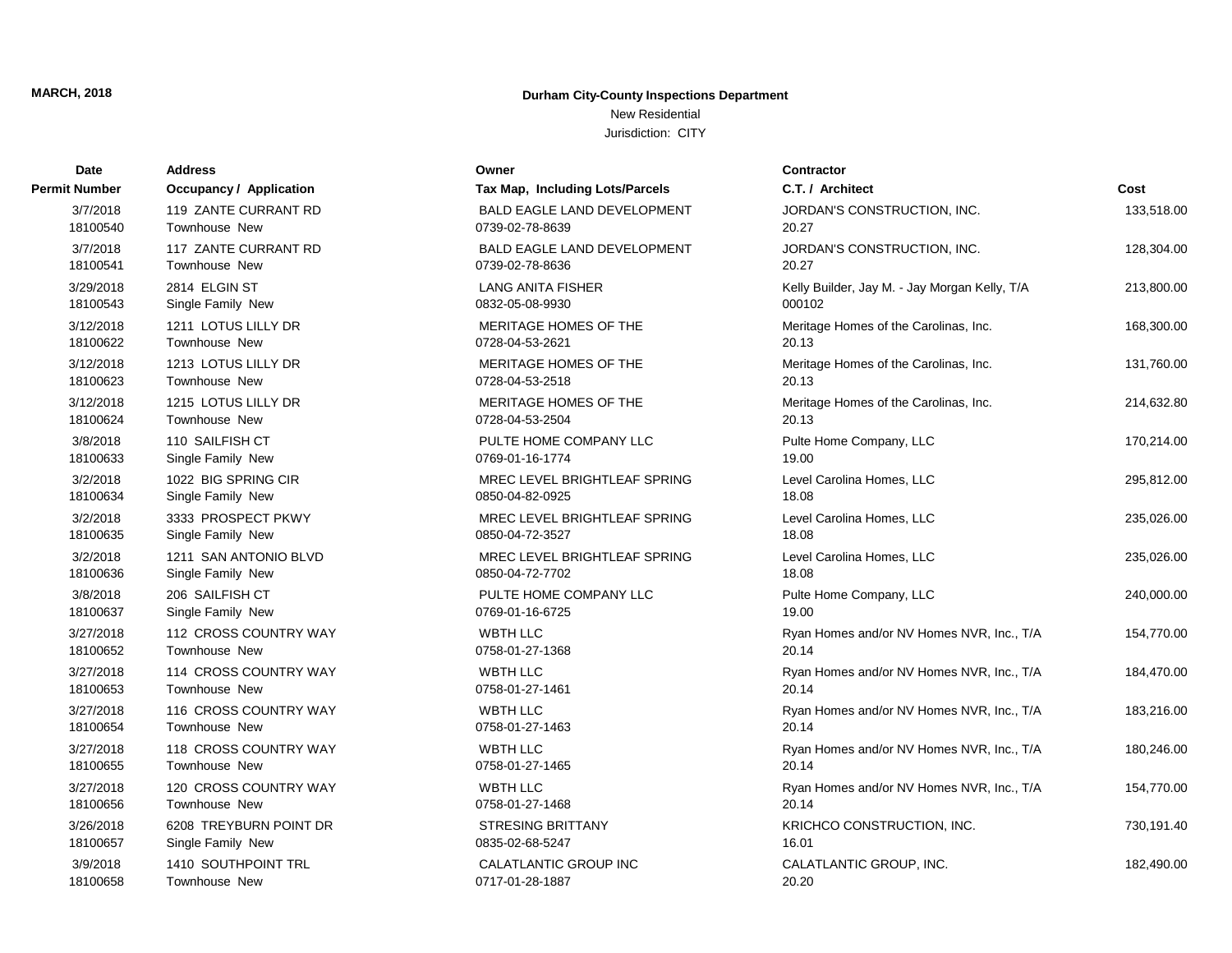# New Residential

| Date          | <b>Address</b>           | Owner                              | <b>Contractor</b>                      |            |
|---------------|--------------------------|------------------------------------|----------------------------------------|------------|
| Permit Number | Occupancy / Application  | Tax Map, Including Lots/Parcels    | C.T. / Architect                       | Cost       |
| 3/9/2018      | 1412 SOUTHPOINT TRL      | CALATLANTIC GROUP INC              | CALATLANTIC GROUP, INC.                | 155,958.00 |
| 18100659      | <b>Townhouse New</b>     | 0717-01-28-1857                    | 20.20                                  |            |
| 3/9/2018      | 1414 SOUTHPOINT TRL      | <b>CALATLANTIC GROUP INC</b>       | CALATLANTIC GROUP, INC.                | 193,380.00 |
| 18100660      | Townhouse New            | 0717-01-28-1837                    | 20.20                                  |            |
| 3/9/2018      | 1416 SOUTHPOINT TRL      | <b>CALATLANTIC GROUP INC</b>       | CALATLANTIC GROUP, INC.                | 187,638.00 |
| 18100661      | <b>Townhouse New</b>     | 0717-01-28-1807                    | 20.20                                  |            |
| 3/15/2018     | 2214 MAGNOLIA TREE LN    | MUNGO HOMES OF NORTH CAROLINA      | Mungo Homes of North Carolina, Inc.    | 178,266.00 |
| 18100679      | Single Family New        | 0830-04-61-3172                    | 20.14                                  |            |
| 3/8/2018      | 6003 OLD TRAIL DR        | <b>KINNEY JAMES</b>                | <b>Sadler Construction Inc.</b>        | 652,766.00 |
| 18100696      | Single Family New        | 0846-01-06-4613                    | 21                                     |            |
| 3/2/2018      | 1923 PENNYPACKER LN      | DAN RYAN BUILDERS - NORTH          | Ryan Builders-North Carolina, LLC, Dan | 208,296.00 |
| 18100704      | Single Family New        | 0850-03-40-5799                    | 18.08                                  |            |
| 3/8/2018      | 1138 E ROSEDALE CREEK DR | PULTE HOME COMPANY LLC             | Pulte Home Company, LLC                | 170,000.00 |
| 18100717      | Single Family New        | 0769-04-52-3603                    | 19                                     |            |
| 3/8/2018      | 109 SAILFISH CT          | PULTE HOME COMPANY LLC             | Pulte Home Company, LLC                | 236,676.00 |
| 18100718      | Single Family New        | 0769-01-16-1960                    | 19.00                                  |            |
| 3/8/2018      | 1004 CRESCENT MOON CT    | <b>LENNAR CAROLINAS LLC</b>        | Lennar Carolinas, LLC                  | 275,484.00 |
| 18100725      | Single Family New        | 0813-01-26-8325                    | 17.07                                  |            |
| 3/16/2018     | 406 CRUSADERS DR         | <b>GHD-STERLING LLC</b>            | True Homes, LLC                        | 211,662.00 |
| 18100728      | Single Family New        | 0747-02-89-2915                    | 20.14                                  |            |
| 3/7/2018      | 1920 PENNYPACKER LN      | DAN RYAN BUILDERS - NORTH          | Ryan Builders-North Carolina, LLC, Dan | 195,558.50 |
| 18100733      | Single Family New        | 0850-03-40-4708                    | 18.08                                  |            |
| 3/22/2018     | 104 ZANTE CURRANT RD     | <b>BALD EAGLE LAND DEVELOPMENT</b> | JORDAN'S CONSTRUCTION, INC.            | 128,304.00 |
| 18100737      | <b>Townhouse New</b>     | 0739-02-78-9592                    | 20.14                                  |            |
| 3/22/2018     | 106 ZANTE CURRANT RD     | <b>BALD EAGLE LAND DEVELOPMENT</b> | JORDAN'S CONSTRUCTION, INC.            | 150,744.00 |
| 18100738      | <b>Townhouse New</b>     | 0739-02-78-9595                    | 20.27                                  |            |
| 3/22/2018     | 108 ZANTE CURRANT RD     | <b>BALD EAGLE LAND DEVELOPMENT</b> | JORDAN'S CONSTRUCTION, INC.            | 151,140.00 |
| 18100739      | <b>Townhouse New</b>     | 0739-02-78-9597                    | 20.27                                  |            |
| 3/22/2018     | 110 ZANTE CURRANT RD     | <b>BALD EAGLE LAND DEVELOPMENT</b> | JORDAN'S CONSTRUCTION, INC.            | 151,140.00 |
| 18100740      | Townhouse New            | 0739-02-78-9690                    | 20.27                                  |            |
| 3/22/2018     | 112 ZANTE CURRANT RD     | BALD EAGLE LAND DEVELOPMENT        | JORDAN'S CONSTRUCTION, INC.            | 151,140.00 |
| 18100741      | <b>Townhouse New</b>     | 0739-02-78-9692                    | 20.27                                  |            |
| 3/22/2018     | 114 ZANTE CURRANT RD     | BALD EAGLE LAND DEVELOPMENT        | JORDAN'S CONSTRUCTION, INC.            | 151,140.00 |
| 18100742      | <b>Townhouse New</b>     | 0739-02-78-9694                    | 20.27                                  |            |
| 3/22/2018     | 116 ZANTE CURRANT RD     | <b>BALD EAGLE LAND DEVELOPMENT</b> | JORDAN'S CONSTRUCTION, INC.            | 128,304.00 |
| 18100743      | Townhouse New            | 0739-02-78-9698                    | 20.27                                  |            |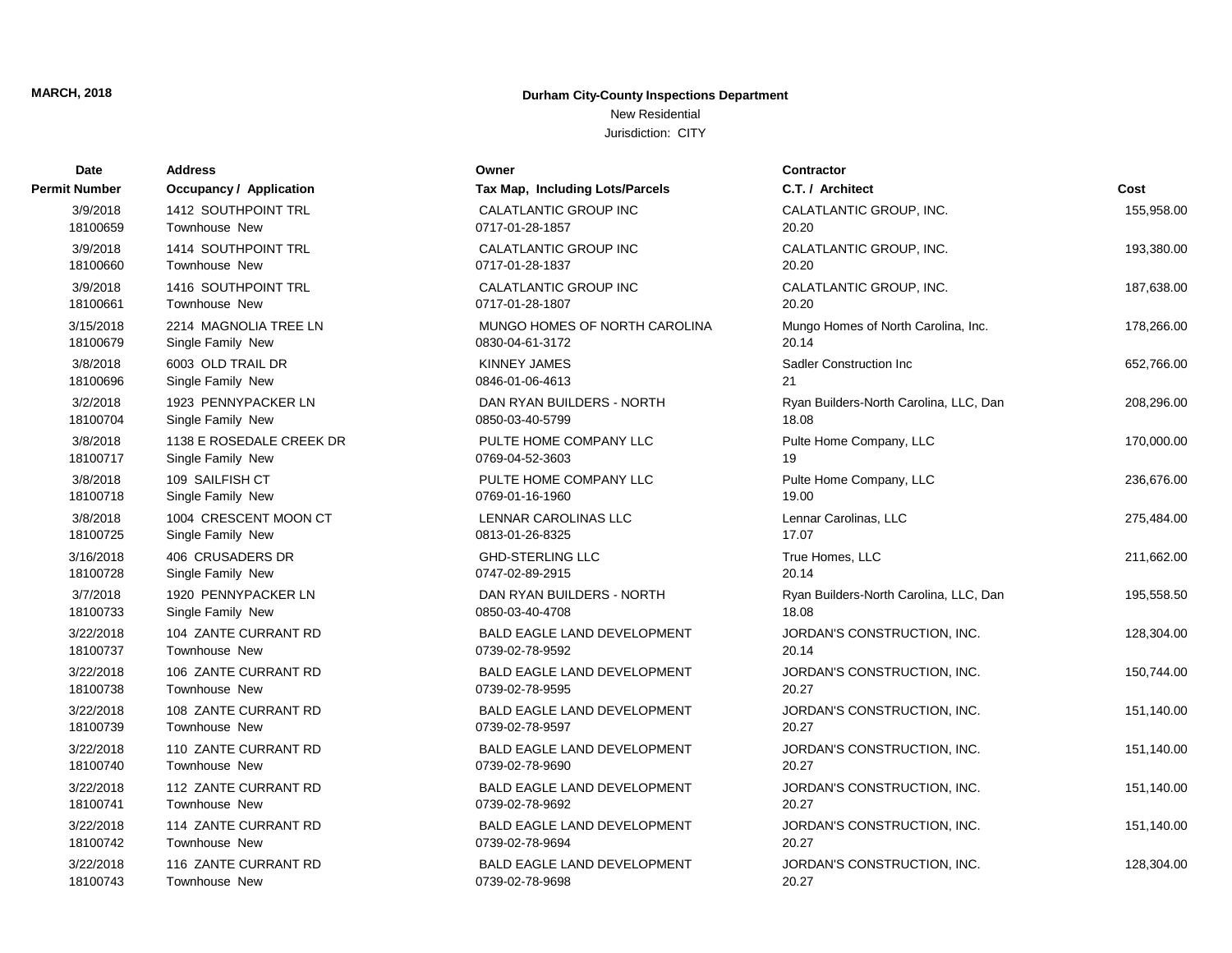## New Residential

| <b>Date</b>   | Address                        | Owner                           | <b>Contractor</b>         |            |
|---------------|--------------------------------|---------------------------------|---------------------------|------------|
| Permit Number | <b>Occupancy / Application</b> | Tax Map, Including Lots/Parcels | C.T. / Architect          | Cost       |
| 3/21/2018     | 1007 SOUNDING LN               | AVH BETHPAGE LLC                | AVH CAROLINAS, LLC.       | 190,146.00 |
| 18100745      | Single Family New              | 0758-01-25-0128                 | 20.28                     |            |
| 3/15/2018     | 1022 STEINBECK DR              | AVH BETHPAGE LLC                | AVH CAROLINAS, LLC.       | 210,540.00 |
| 18100746      | Single Family New              | 0758-01-05-8047                 | 20.28                     |            |
| 3/15/2018     | 1032 NICKELBY ST               | AVH BETHPAGE LLC                | AVH CAROLINAS, LLC.       | 273,042.00 |
| 18100747      | Single Family New              | 0758-03-03-8893                 | 20.28                     |            |
| 3/27/2018     | 1004 STEINBECK DR              | AVH BETHPAGE LLC                | AVH CAROLINAS, LLC.       | 198,594.00 |
| 18100748      | Single Family New              | 0758-03-14-3922                 | 20.28                     |            |
| 3/15/2018     | 1018 STEINBECK DR              | AVH BETHPAGE LLC                | AVH CAROLINAS, LLC.       | 201,630.00 |
| 18100755      | Single Family New              | 0758-01-05-9066                 | 20.28                     |            |
| 3/15/2018     | 826 ATTICUS WAY                | AVH BETHPAGE LLC                | AVH CAROLINAS, LLC.       | 212,454.00 |
| 18100756      | Single Family New              | 0758-03-03-5623                 | 20.28                     |            |
| 3/12/2018     | 1139 E ROSEDALE CREEK DR       | PULTE HOME COMPANY LLC          | Pulte Home Company, LLC   | 170,000.00 |
| 18100766      | Single Family New              | 0769-04-52-1775                 | 19                        |            |
| 3/12/2018     | 118 SAILFISH CT                | PULTE HOME COMPANY LLC          | Pulte Home Company, LLC   | 157,476.00 |
| 18100768      | Single Family New              | 0769-01-16-3724                 | 19.00                     |            |
| 3/12/2018     | 1007 AXELWOOD LN               | PULTE HOME COMPANY LLC          | Pulte Home Company, LLC   | 162,162.00 |
| 18100769      | Single Family New              | 0769-03-42-4108                 | 19.00                     |            |
| 3/12/2018     | 108 DICKSON MILL LN            | PULTE HOME COMPANY LLC          | Pulte Home Company, LLC   | 236,412.00 |
| 18100776      | Single Family New              | 0769-03-22-7138                 | 19                        |            |
| 3/12/2018     | 102 SPINDLE DR                 | PULTE HOME COMPANY LLC          | Pulte Home Company, LLC   | 175,000.00 |
| 18100778      | Single Family New              | 0769-03-22-4071                 | 19.00                     |            |
| 3/12/2018     | 1002 CRESCENT MOON CT          | LENNAR CAROLINAS LLC            | Lennar Carolinas, LLC     | 251,592.00 |
| 18100791      | Single Family New              | 0813-01-26-7274                 | 17.07                     |            |
| 3/12/2018     | 122 TURKEY OAK DR              | ELD CARDINAL OAKS LLC           | Level Carolina Homes, LLC | 198,330.00 |
| 18100792      | Single Family New              | 0852-02-45-9291                 | 18.06                     |            |
| 3/12/2018     | 1012 FRISCO CT                 | MREC LEVEL BRIGHTLEAF SPRING    | Level Carolina Homes, LLC | 210,210.00 |
| 18100793      | Single Family New              | 0850-04-83-5382                 | 18.08                     |            |
| 3/12/2018     | 1136 E ROSEDALE CREEK DR       | PULTE HOME COMPANY LLC          | Pulte Home Company, LLC   | 165,198.00 |
| 18100797      | Single Family New              | 0769-04-52-2680                 | 19                        |            |
| 3/12/2018     | 1008 FOXTAIL DR                | PULTE HOME COMPANY LLC          | Pulte Home Company, LLC   | 165,198.00 |
| 18100799      | Single Family New              | 0769-04-42-9654                 | 19.00                     |            |
| 3/12/2018     | 124 SAILFISH CT                | PULTE HOME COMPANY LLC          | Pulte Home Company, LLC   | 187,638.00 |
| 18100800      | Single Family New              | 0769-01-16-4775                 | 19.00                     |            |
| 3/12/2018     | 134 TEE PEE TRL                | PULTE HOME COMPANY LLC          | Pulte Home Company, LLC   | 150,000.00 |
| 18100802      | Single Family New              | 0769-01-16-6434                 | 19                        |            |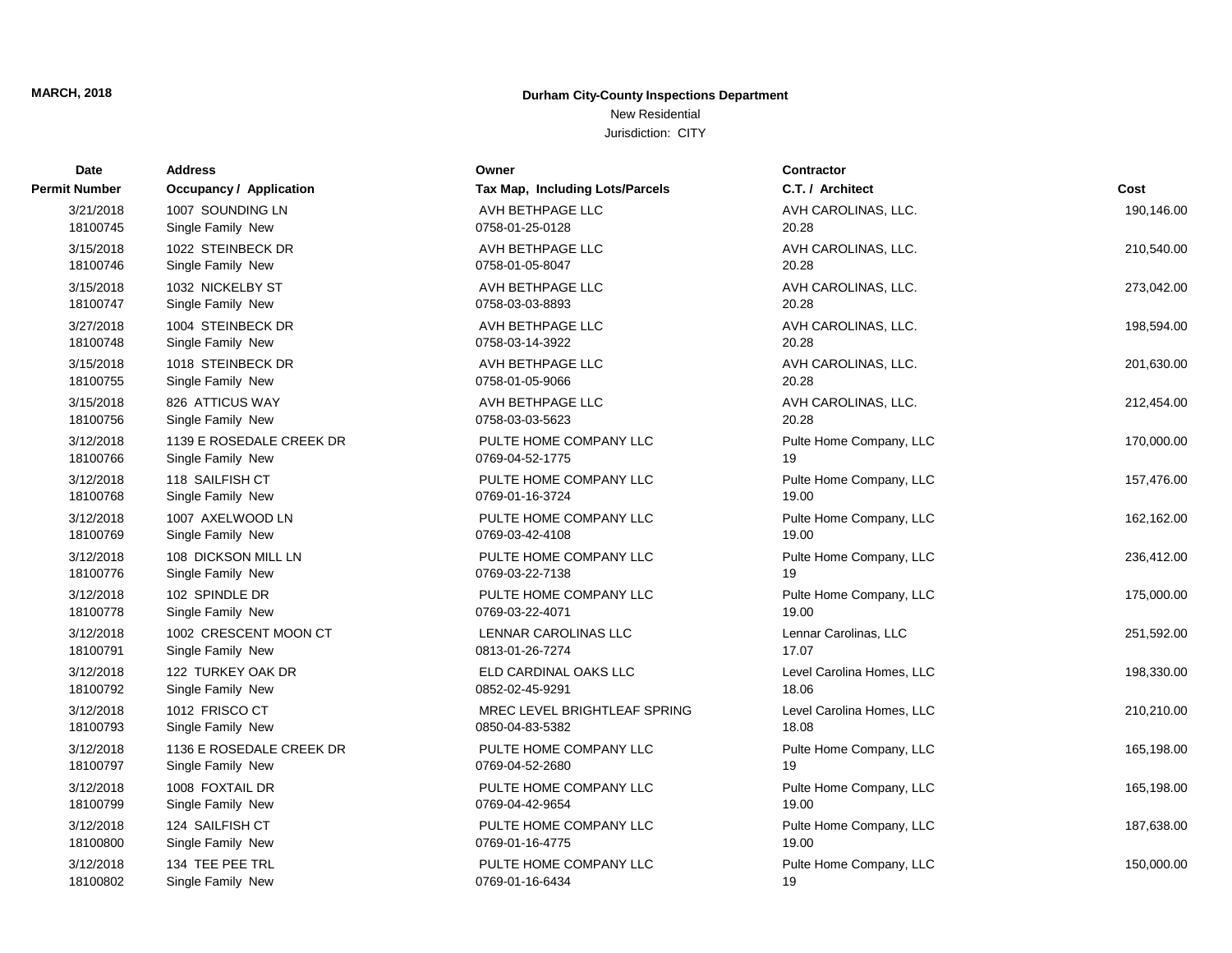## New Residential

| Date                  | Address                              | Owner                                     | <b>Contractor</b>                      |            |
|-----------------------|--------------------------------------|-------------------------------------------|----------------------------------------|------------|
| Permit Number         | <b>Occupancy / Application</b>       | Tax Map, Including Lots/Parcels           | C.T. / Architect                       | Cost       |
| 3/12/2018             | 1020 FOXTAIL DR                      | PULTE HOME COMPANY LLC                    | Pulte Home Company, LLC                | 150,000.00 |
| 18100804              | Single Family New                    | 0769-04-52-0872                           | 19.00                                  |            |
| 3/16/2018             | 910 SEDGEFIELD ST                    | REVISION DEVELOPERS LLC                   | LEGACY BUILDING CO., LLC               | 322,500.00 |
| 18100810              | Single Family New                    | 0822-14-43-6443                           | 3.01                                   |            |
| 3/14/2018<br>18100823 | 916 HORTON RD<br>Single Family New   | PEGASUS LAND CO LLC<br>0823-07-59-3015    | PEGASUS LAND CO., LLC                  | 122,958.00 |
| 3/14/2018<br>18100826 | 1002 HORTON RD<br>Single Family New  | PEGASUS LAND CO LLC<br>0823-07-59-2008    | PEGASUS LAND CO., LLC                  | 100,000.00 |
| 3/16/2018             | 306 BELLA ROSE DR                    | <b>WEEKLEY HOMES LLC</b>                  | Weekley Homes, L.P.                    | 198,594.00 |
| 18100836              | Single Family New                    | 0707-01-27-2253                           | 20.12                                  |            |
| 3/16/2018             | 1919 BRODGEN LN                      | DAN RYAN BUILDERS - NORTH                 | Ryan Builders-North Carolina, LLC, Dan | 175,758.00 |
| 18100837              | Single Family New                    | 0850-03-40-2775                           | 18.08                                  |            |
| 3/21/2018             | 1115 LIBERTY ST                      | THAYER INVESTMENTS INC                    | NORTH CAROLINA EXTERIORS LLC           | 151,000.00 |
| 18100838              | Single Family New                    | 0831-11-56-3380                           | 10.01                                  |            |
| 3/21/2018<br>18100839 | 1113 LIBERTY ST<br>Single Family New | THAYER INVESTMENTS INC<br>0831-11-56-3330 | NORTH CAROLINA EXTERIORS LLC           | 151,000.00 |
| 3/15/2018             | 119 TEE PEE TRL                      | PULTE HOME COMPANY LLC                    | Pulte Home Company, LLC                | 155,166.00 |
| 18100853              | Single Family New                    | 0769-01-16-2599                           | 19                                     |            |
| 3/15/2018             | 123 TEE PEE TRL                      | PULTE HOME COMPANY LLC                    | Pulte Home Company, LLC                | 185,460.00 |
| 18100854              | Single Family New                    | 0769-01-16-3599                           | 19                                     |            |
| 3/15/2018             | 210 SAILFISH CT                      | PULTE HOME COMPANY LLC                    | Pulte Home Company, LLC                | 175,000.00 |
| 18100855              | Single Family New                    | 0769-01-16-7736                           | 19.00                                  |            |
| 3/16/2018             | 219 BELLA ROSE DR                    | <b>WEEKLEY HOMES LLC</b>                  | Weekley Homes, L.P.                    | 212,058.00 |
| 18100858              | Single Family New                    | 0707-01-27-4316                           | 20.12                                  |            |
| 3/20/2018             | 1016 SAFFRON LOOP                    | PULTE HOME COMPANY LLC                    | Pulte Home Company, LLC                | 144,936.00 |
| 18100869              | Townhouse New                        | 0728-02-55-4073                           | 20.14                                  |            |
| 3/20/2018             | 1018 SAFFRON LOOP                    | PULTE HOME COMPANY LLC                    | Pulte Home Company, LLC                | 148,896.00 |
| 18100870              | Townhouse New                        | 0728-02-55-4086                           | 20.14                                  |            |
| 3/20/2018             | 1020 SAFFRON LOOP                    | PULTE HOME COMPANY LLC                    | Pulte Home Company, LLC                | 144,936.00 |
| 18100871              | Townhouse New                        | 0728-02-55-4089                           | 20.14                                  |            |
| 3/20/2018             | 1022 SAFFRON LOOP                    | PULTE HOME COMPANY LLC                    | Pulte Home Company, LLC                | 141,966.00 |
| 18100872              | Townhouse New                        | 0728-02-55-4192                           | 20.14                                  |            |
| 3/20/2018             | 1024 SAFFRON LOOP                    | PULTE HOME COMPANY LLC                    | Pulte Home Company, LLC                | 145,266.00 |
| 18100873              | Townhouse New                        | 0728-02-55-4195                           | 20.14                                  |            |
| 3/20/2018             | 1026 SAFFRON LOOP                    | PULTE HOME COMPANY LLC                    | Pulte Home Company, LLC                | 148,496.00 |
| 18100874              | Townhouse New                        | 0728-02-55-4198                           | 20.14                                  |            |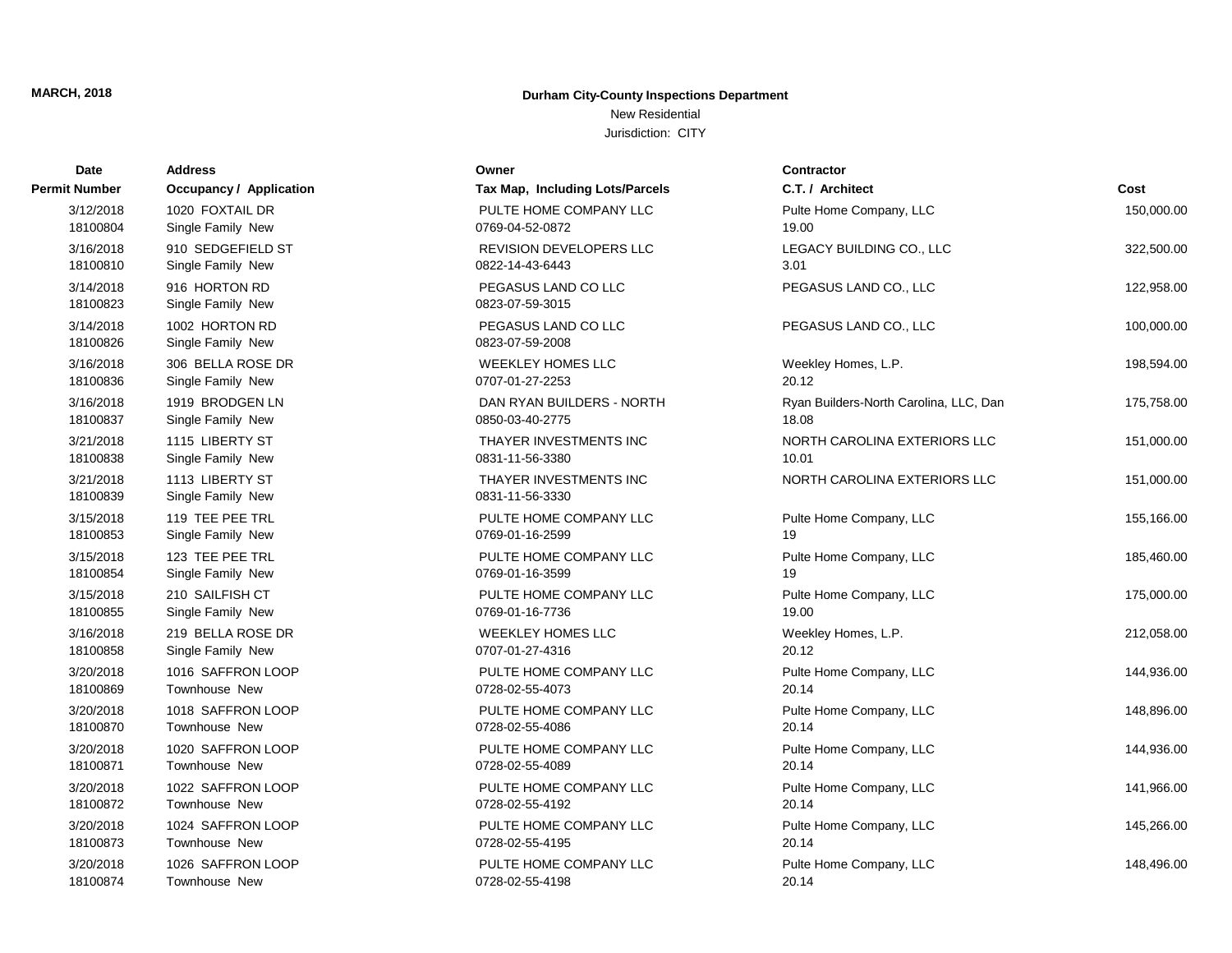New Residential

| Date                  | <b>Address</b>                         | Owner                                              | <b>Contractor</b>                     |            |
|-----------------------|----------------------------------------|----------------------------------------------------|---------------------------------------|------------|
| Permit Number         | Occupancy / Application                | Tax Map, Including Lots/Parcels                    | C.T. / Architect                      | Cost       |
| 3/19/2018             | 605 JEROME RD                          | <b>B WALLACE DESIGN &amp;</b>                      | WALLACE, B. DESIGN & CONSTRUCTION     | 181,480.00 |
| 18100891              | Single Family New                      | 0739-01-07-5738                                    | 20.10                                 |            |
| 3/20/2018             | 1013 STEINBECK DR                      | AVH BETHPAGE LLC                                   | AVH CAROLINAS, LLC.                   | 277,398.00 |
| 18100892              | Single Family New                      | 0758-03-04-9878                                    | 20.28                                 |            |
| 3/20/2018             | 4120 EDENTON LN                        | COUCH W C JR                                       | THE DREES HOMES COMPANY               | 387,156.00 |
| 18100894              | Single Family New                      | 0709-04-74-9982                                    | 20.18                                 |            |
| 3/20/2018             | 1504 BALLY CASTLE DR                   | <b>HERNDON PARTNERS LLC</b>                        | THE DREES HOMES COMPANY               | 281,754.00 |
| 18100904              | Single Family New                      | 0717-02-99-7326                                    | 20.20                                 |            |
| 3/19/2018             | 207 CRUSADERS DR                       | <b>GHD-STERLING LLC</b>                            | True Homes, LLC                       | 217,140.00 |
| 18100911              | Single Family New                      | 0747-02-89-7842                                    | 20.14                                 |            |
| 3/19/2018             | 314 CRUSADERS DR                       | <b>GHD-STERLING LLC</b>                            | True Homes, LLC                       | 144,800.00 |
| 18100912              | Single Family New                      | 0747-02-89-3965                                    | 20.14                                 |            |
| 3/20/2018<br>18100932 | 316 SOUTH BEND DR<br>Single Family New | <b>TOLL NC LP</b><br>0717-02-67-5596               | TOLL BROTHERS OF NC II, INC.          | 256,674.00 |
| 3/26/2018             | 1110 SCOUT DR                          | THAYER INVESTMENTS INC                             | Thayer Homes, Inc.                    | 166,000.00 |
| 18100936              | Single Family New                      | 0821-16-82-0702                                    | 12.01                                 |            |
| 3/20/2018             | 828 ATTICUS WAY                        | AVH BETHPAGE LLC                                   | AV HOMES OF RALEIGH, LLC.             | 205,656.00 |
| 18100942              | Single Family New                      | 0758-03-03-5661                                    | 20.28                                 |            |
| 3/20/2018             | 1011 STEINBECK DR                      | AVH BETHPAGE LLC                                   | AV HOMES OF RALEIGH, LLC.             | 249,348.00 |
| 18100943              | Single Family New                      | 0758-03-14-0836                                    | 20.28                                 |            |
| 3/20/2018             | 1312 ATTICUS WAY                       | AVH BETHPAGE LLC                                   | AV HOMES OF RALEIGH, LLC.             | 204,468.00 |
| 18100946              | Single Family New                      | 0758-03-24-2928                                    | 20.28                                 |            |
| 3/23/2018             | 1011 SOUNDING LN                       | AVH BETHPAGE LLC                                   | AV HOMES OF RALEIGH, LLC.             | 142,032.00 |
| 18100952              | Single Family New                      | 0758-01-25-1108                                    | 20.28                                 |            |
| 3/22/2018             | 1528 CATCH FLY LN                      | MERITAGE HOMES OF THE                              | Meritage Homes of the Carolinas, Inc. | 184,734.00 |
| 18100962              | Townhouse New                          | 0728-03-43-8740                                    | 20.13                                 |            |
| 3/22/2018             | 1530 CATCH FLY LN                      | MERITAGE HOMES OF THE                              | Meritage Homes of the Carolinas, Inc. | 170,874.00 |
| 18100963              | Townhouse New                          | 0728-03-43-8711                                    | 20.13                                 |            |
| 3/22/2018             | 1532 CATCH FLY LN                      | MERITAGE HOMES OF THE                              | Meritage Homes of the Carolinas, Inc. | 153,318.00 |
| 18100964              | Townhouse New                          | 0728-03-43-7792                                    | 20.13                                 |            |
| 3/22/2018             | 1534 CATCH FLY LN                      | MERITAGE HOMES OF THE                              | Meritage Homes of the Carolinas, Inc. | 183,282.00 |
| 18100965              | <b>Townhouse New</b>                   | 0728-03-43-7763                                    | 20.13                                 |            |
| 3/21/2018             | 31 NORTHERN WAY CT                     | TOBIN CONSTRUCTION CO LLC                          | Tobin Construction Company, LLC       | 266,574.00 |
| 18100994              | Single Family New                      | 0825-04-62-6377                                    | 16.01                                 |            |
| 3/21/2018<br>18100999 | 1013 VESPER CT<br>Single Family New    | <b>EPCON ANDREWS CHAPEL LLC</b><br>0769-04-64-4574 | EPCON COMMUNITIES CAROLINAS LLC       | 223,014.00 |